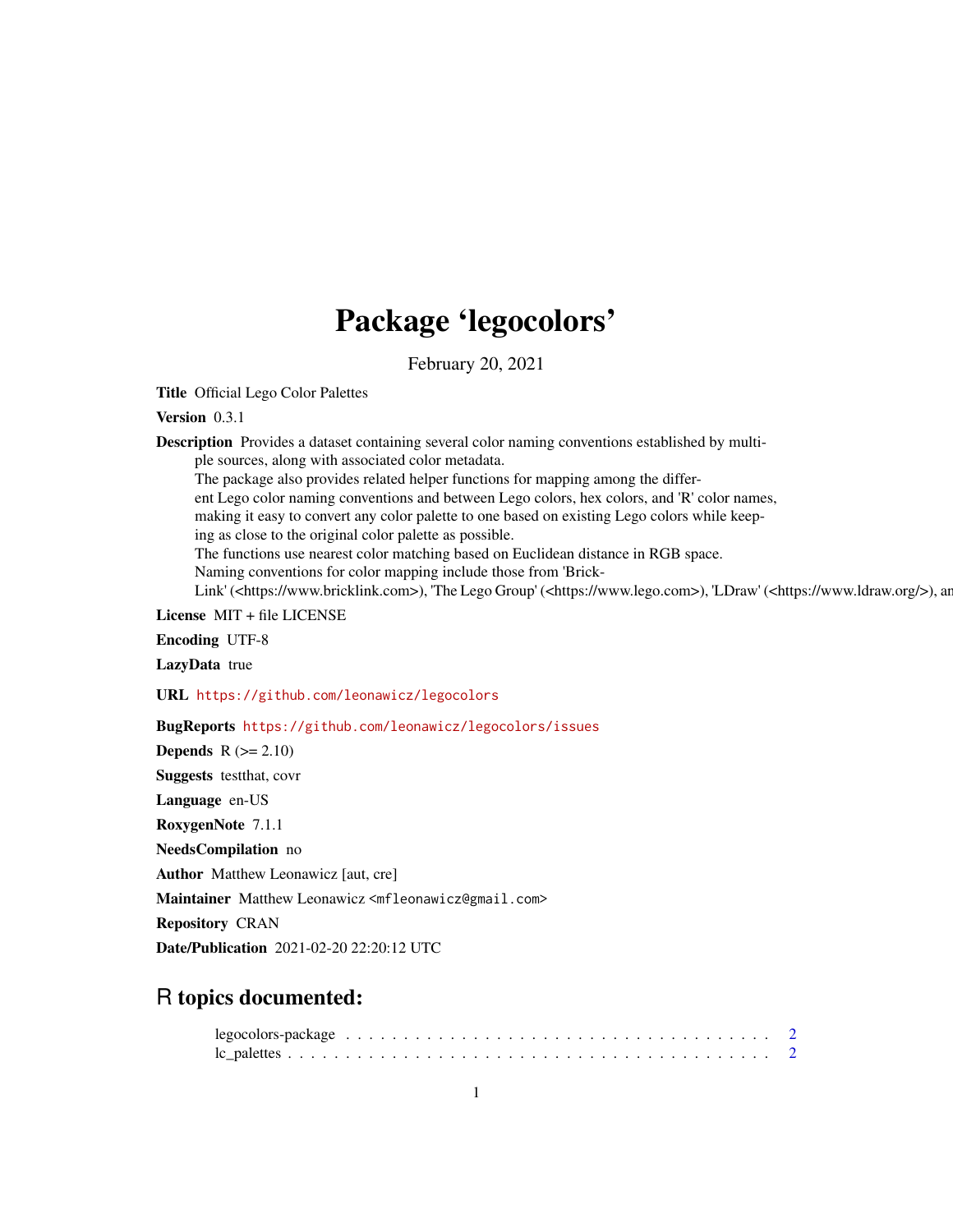#### <span id="page-1-0"></span>2 lc\_palettes

| Index |  |  |  |  |  |  |  |  |  |  |  |  |  |  |  |  |  |  |  |  |  |  |  |
|-------|--|--|--|--|--|--|--|--|--|--|--|--|--|--|--|--|--|--|--|--|--|--|--|
|       |  |  |  |  |  |  |  |  |  |  |  |  |  |  |  |  |  |  |  |  |  |  |  |
|       |  |  |  |  |  |  |  |  |  |  |  |  |  |  |  |  |  |  |  |  |  |  |  |

legocolors-package *legocolors: Create LDraw format files.*

#### **Description**

legocolors provides a dataset containing several color naming conventions established by multiple sources, along with associated color metadata.

#### Details

The package also provides related helper functions for mapping among the different Lego color naming conventions and between Lego colors, hex colors, and 'R' color names, making it easy to convert any color palette to one based on existing Lego colors while keeping as close to the original color palette as possible.

The functions use nearest color matching based on Euclidean distance in RGB space. Naming conventions for color mapping include those from [BrickLink,](https://www.bricklink.com) [The Lego Group,](https://www.lego.com) [LDraw,](https://www.ldraw.org/) and [Peeron.](http://www.peeron.com/)

lc\_palettes *Predefined palettes and palette generators*

#### Description

These functions are analogs to familiar R color palettes but based on Lego colors.

#### Usage

lc\_terrain(n)

lc\_topo(n)

lc\_heat(n)

#### Arguments

n if not provided, return the vector of official Lego colors defining the palette. If provided, return an interpolated palette, which will contain non-Lego colors only if n is greater than the palette definition.

#### Value

character vector of hex colors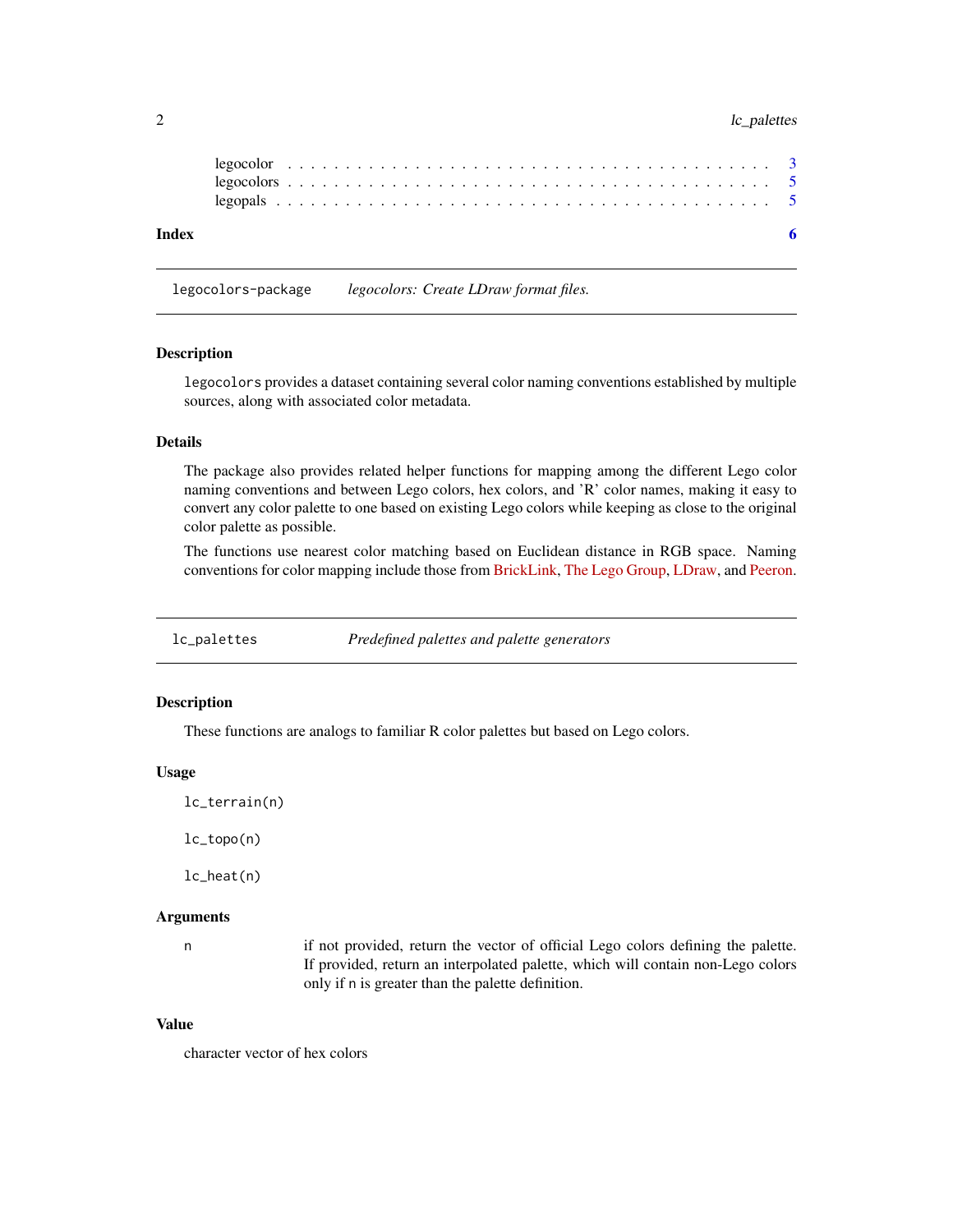#### <span id="page-2-0"></span>legocolor 3

#### Examples

```
lc_terrain()
lc_terrain(4)
```
lc\_topo() lc\_heat()

legocolor *Color mapping*

#### Description

Map between hex and color names.

#### Usage

```
hex\_to\_color(x, approx = TRUE, prefix = "~")hex_to_legocolor(
 x,
 def = c("bricklink", "ldraw", "tlg", "peeron"),
 approx = TRUE,prefix = "~",
 material = NULL,
 retired = FALSE
\mathcal{L}legocolor_to_hex(x, def = c("bricklink", "ldraw", "tlg", "peeron"))
view_legopal(
  x,
 def = c("bricklink", "ldraw", "tlg", "peeron"),
 approx = TRUE,prefix = "~,
 material = NULL,
 retired = FALSE,
 show_labels = FALSE,
 label_size = 1
)
```
#### Arguments

|        | character, hex color or color name. May be a vector. See details.               |
|--------|---------------------------------------------------------------------------------|
| approx | logical, find and return closest color name when an exact match does not exist. |
| prefix | character, prefix for approximate color matches.                                |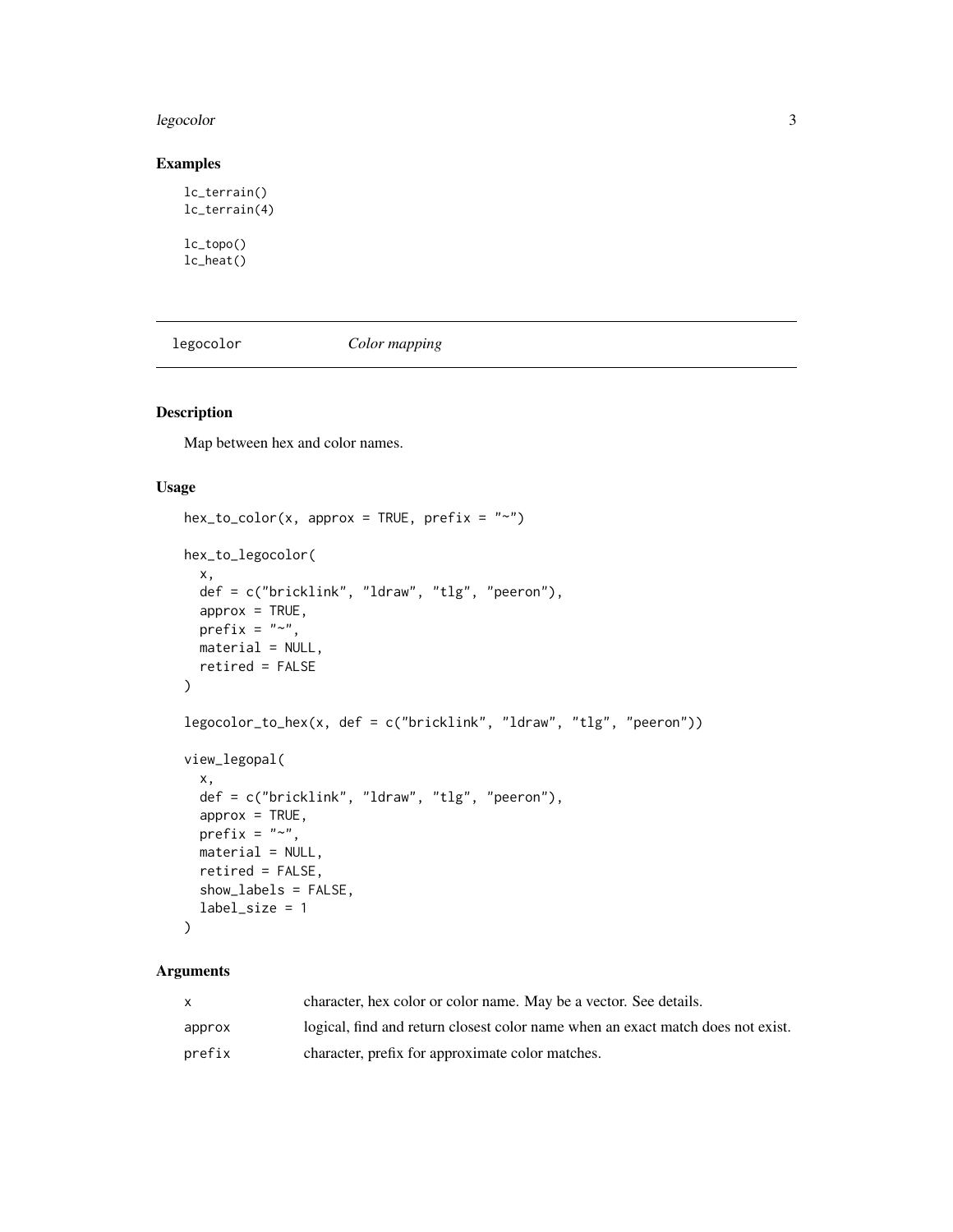#### 4 legocolor de la contrada de la contrada de la contrada de la contrada de la contrada de la contrada de la co

| def         | character, the Lego color name definition to apply: "bricklink", "ldraw",<br>"tlg" or "peeron". See details.                             |
|-------------|------------------------------------------------------------------------------------------------------------------------------------------|
| material    | logical, consider only the subset of Lego color names by filtering on levels of<br>legocolors\$material. By default, all are considered. |
| retired     | logical, filter out Lego colors that are retired, defaults to FALSE.                                                                     |
| show_labels | logical, show color name and hex value in palette preview.                                                                               |
| label_size  | numeric, text size.                                                                                                                      |

#### Details

These functions map between hex color codes and color names. Convert any color palette to a palette of the most closely matched official Lego colors.

The two complimentary Lego color mapping functions are hex\_to\_legocolors and legocolors\_to\_hex. The first takes a hex color string and converts to the nearest valid Lego color name by Euclidean distance. The second takes a valid Lego color name and converts to hex.

Valid Lego color names are determined by the definition, def. The four options provide different name sets for existing Lego colors. The default is def = "bricklink". [BrickLink](https://www.bricklink.com) is the default naming convention source for several reasons:

- It is the most comprehensive and widely used.
- In terms of obtaining Lego parts online:
	- BrickLink serves more countries worldwide than The Lego Group's (TLG) Pick-A-Brick service.
	- BrickLink offers far more variety, quantity and custom order filling than Pick-A-Brick.
	- Pick-A-Brick has far higher prices and a vastly smaller selection of items and colors.
- The Adult Fans of Lego (AFOL) community is centered around BrickLink and members, buyers and sellers alike, are well versed in BrickLink Lego color naming conventions. Few are as familiar with official Lego color names.
- Lego color naming conventions established by other entities, including the official Lego color names known to the public, are less complete.
- There is also the BrickOwl website for custom part ordering, which uses official TLG color names, but is much smaller than BrickLink and tends to have significantly higher prices.

Essentially, when converting an image or 3D model in R into a set of Lego parts that must be custom ordered to construct your design, BrickLink is the clear best option for obtaining the most complete set of parts required and at the lowest price.

If approx = FALSE, an unmatched element returns NA.

hex\_to\_color is provided for general convenience. It converts hex color codes to the familiar R color names. Consistent with the Lego-specific mapping functions, by default approx = TRUE returns the nearest color name based on Euclidean distance. prefix allows for prepending an identifier to the beginning of any color name that a hex color code does not match exactly.

#### Value

character vector of color names or hex colors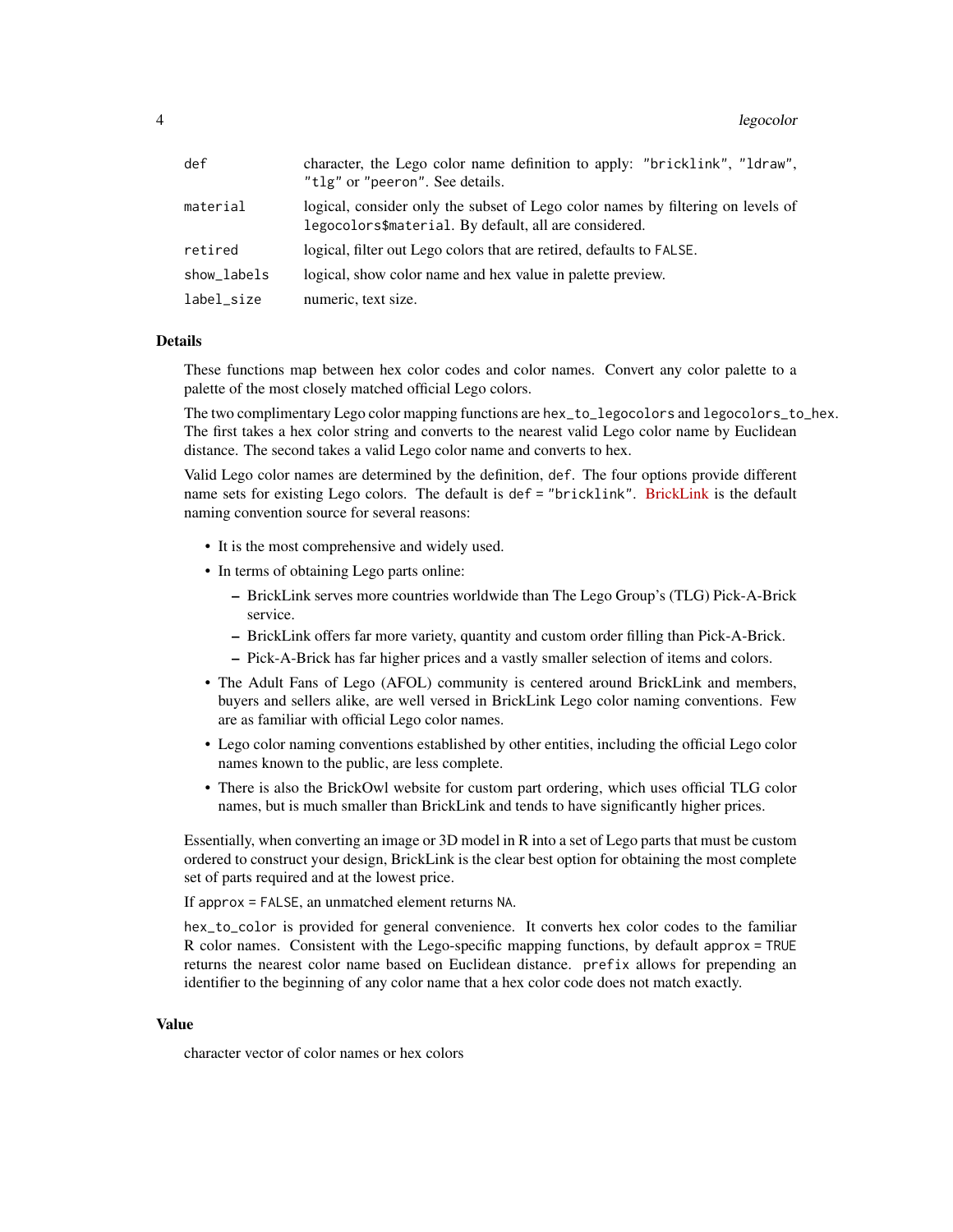#### <span id="page-4-0"></span>legocolors 5

#### Examples

```
hex_to_color(c("#ff0000", "#ff0001"))
hex_to_legocolor("#ff0000")
hex_to_legocolor("#ff0000", material = "solid")
legocolor_to_hex("Red")
hex_to_color(legocolor_to_hex("Red"))
if(interactive()){
  view_legopal(rainbow(9), material = "solid",
               show_labels = TRUE, label_size = 0.7)
}
```
legocolors *Lego color data.*

#### Description

A data frame containing Lego color data.

#### Usage

legocolors

#### Format

A data frame with 12 columns and 167 rows.

legopals *Lego color palettes.*

#### Description

A named list of nine Lego color palettes based on legocolors\$material. Because these palettes represent a meaningful segmentation of Lego material types, they are not intended to represent useful color palettes for mapping data values to colors.

#### Usage

legopals

#### Format

A named list of nine color palettes.